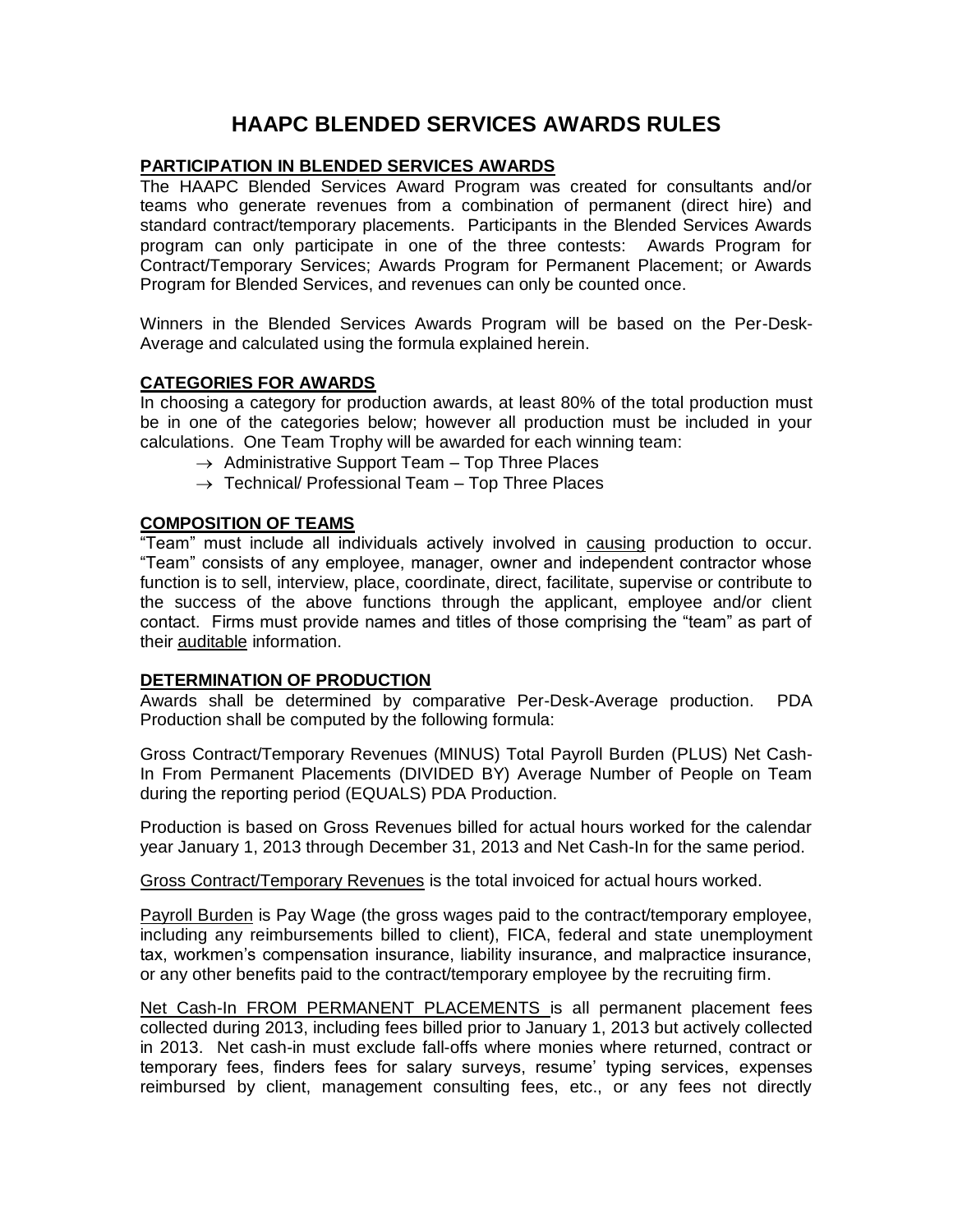generated as a result of placing a person for permanent employment, except for nonrefundable retained search fees actually collected in a permanent placement process.

Average Number of People On Team is the number of individuals, as outlined on page 1 under "Composition of Teams", involved in causing production to occur. This number shall be figured as the average annualized number of people rounded to the nearest tenth. EXAMPLE; If you have 4 employees on the team from January to June and 5 employees from July to December, then you have 54 total employees divided by 12 months = 4.5 (average annualized number of employees on the team).

All data submitted will go directly to the official accounting firm. The accounting firm will tally the results and determine the order for the winners and release ONLY that information to the Chairman of the Awards Banquet and to the President.

# **REQUIREMENTS FOR NOMINATION**

The production period for all nominees except for new offices or branches (See "Rookie Office of the Year") is January 1, 2013 through December 31, 2013. To be eligible to participate in the awards program, a firm must join HAAPC no later than January 31, 2014. All dues must be received in full by January 31,2014. All nominees must be employed by member firms who are in good standing with HAAPC as of January 31, 2014.

## **AUDIT PROCESS**

The HAAPC has appointed an outside CPA firm for the Awards Banquet audit process. The CPA firm will randomly audit nominees in all production categories. All nominations are subject to audit by an outside CPA firm and nominating services must be able to produce documentation on demand, with no less than 24 hours notice and within no more than 48 hours. Audit information will be held in confidence by the CPA unless audit findings differ from the originally reported figures. Such findings will then be shared with board members.

Should an audit occur, required documentation will include but it is not necessarily limited to:

- $\rightarrow$  All receivables for the year, by invoice
- $\rightarrow$  Listing of payroll or personnel records containing verification of assigned commissions or bonus, including W2 forms
- $\rightarrow$  List of all employees who worked in placing the personnel in the temporary placement division for the service that year
- $\rightarrow$  Policies, procedures and employment contracts dictating commission and bonuses, assignments and allocations
- $\rightarrow$  All documents used by participants or for nominee to calculate production claimed

# **WARRANTY OF ACCURACY**

By participation in this contest, the undersigned is warranting the accuracy of the information furnished; that the information provided was figured according to the method prescribed by the award criteria information; and that the nominee has been notified of the nomination, has consented to such nomination and to the terms and conditions of the awards program. Participation in the awards program as a nominee or otherwise constitutes acceptance of all terms and conditions of the awards program.